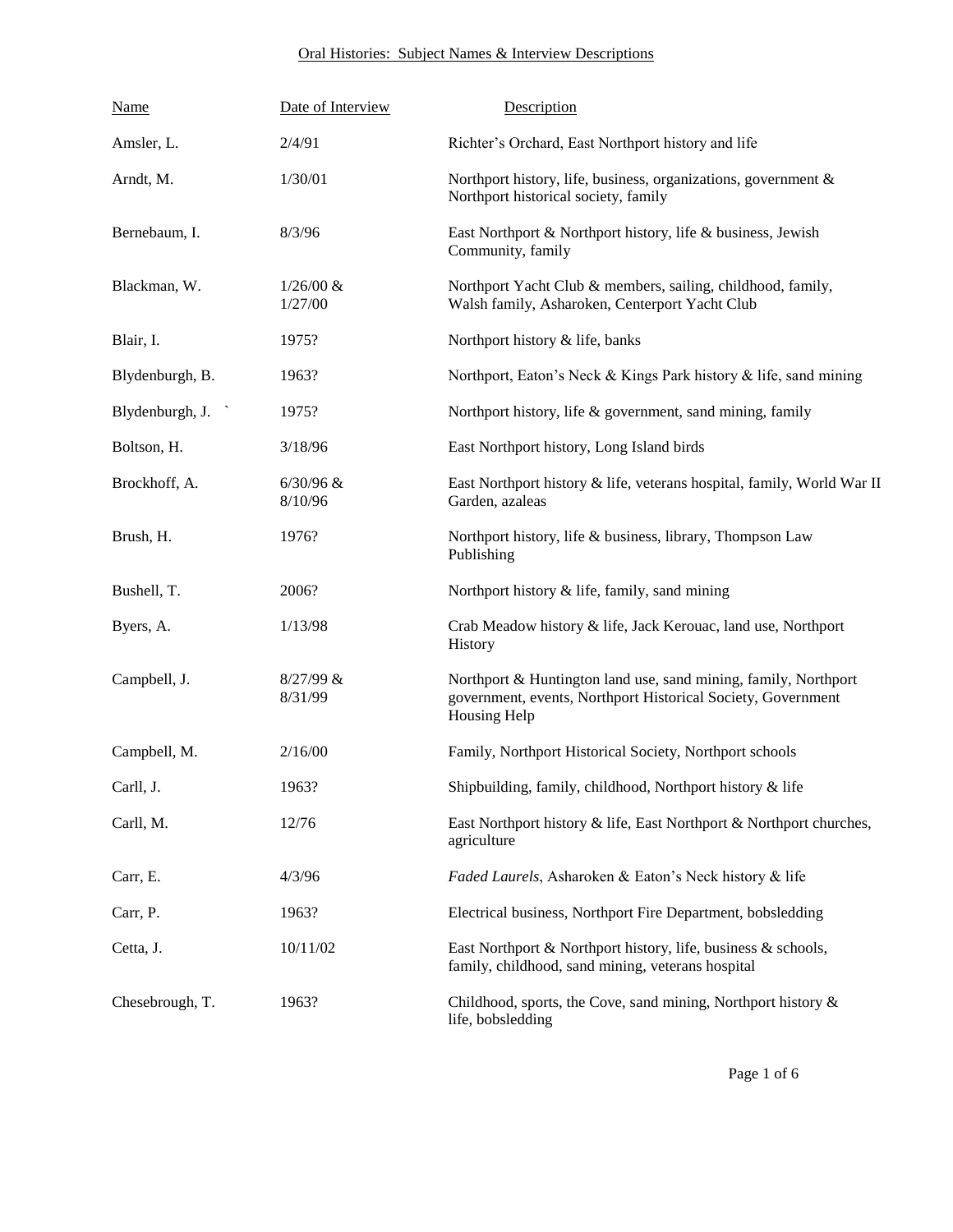| <b>Name</b>                      | Date of Interview           | Description                                                                                                                                                                               |
|----------------------------------|-----------------------------|-------------------------------------------------------------------------------------------------------------------------------------------------------------------------------------------|
| Clark, F.                        | 1984                        | East Northport history, life and business. Northport history &<br>business                                                                                                                |
| Cowan, J.                        | $5/21/91$ &<br>10/10/91     | Farming, schools, childhood, family, East Northport history<br>& life, Girl Scouts, agriculture                                                                                           |
| Darling, V.                      | 7/1/80                      | Northport history, life & business, school, Thompson Law<br>Publishing, Ardent Spirits                                                                                                    |
| Delamater, E.                    | 1977                        | Eaton's Neck, The Point, Vermland, Oaklead, homes on Eaton's<br>Neck                                                                                                                      |
| DeMartino, M.                    | $6/25/01$ &<br>9/28/01      | Family, school, veterans hospital, East Northport & Northport,<br>history, life, business & agriculture, World War II, golf courses,<br>Restaurants, work, East Northport Fire Department |
| Dowd, D.                         | 7/5/00, 7/31/00,<br>9/14/00 | East Northport history & life, Bellecrest neighborhood, East<br>Northport Library, horticulture career, family, Brooklyn, Levittown,<br>SUNY Farmingdale, World War II                    |
| Dragunat, V.                     | 1976                        | Eaton's Neck history & life, fire department, roads, Asharoken                                                                                                                            |
| <b>East Northport Group</b>      | 4/30/98                     | East Northport history, life & business, childhood, school, family,<br>Agriculture, occupations, World War II                                                                             |
| Ervin, P.                        | 1963?                       | Northport police department, Cummings murder, Northport PAL,<br>Northport life                                                                                                            |
| Ettinger, E.                     | 10/8/98                     | US Navy, World War II, family, Northport Servicemen's Club,<br>Northport history & life, Northport Yacht Club, business, sand<br>Mining                                                   |
| Failey, M.                       | 1/3/91                      | East Northport history, life & business, family, childhood, East<br>Northport fire department, Brownies, Ku Klux Klan, Depression,<br>World War II, hurricanes                            |
| Fantz, S.                        | $3/12/96$ &<br>4/5/96       | East Northport & Northport history, life & business, childhood,<br>Stony Brook University, Bayview Avenue                                                                                 |
| Fox, L.                          | 1980?                       | Prohibition, Ardent Spirits, Fiorello LaGuardia                                                                                                                                           |
| Fox, L.                          | 1963?                       | Northport history, life & business, post office, World War I shooting,<br>Hunting                                                                                                         |
| Fredericks, Mr & Mrs. A. 1963?   |                             | East Northport history, life & business, agriculture, Boy Scouts,<br>Depression, Ku Klux Klan                                                                                             |
| Fredericks, A.                   | 5/21/97<br>5/28/97          | East Northport history, life & business, veterinary education & career<br>Smithtown hunt, horseback riding                                                                                |
| Gillman, J. & M./<br>Hoschel, C. | 11/20/90<br>12/06/90        | East Northport history, life & business, family, school, pickle<br>factory, East Northport Fire Department, Depression, water supply                                                      |
| Guidera, F.                      | 2/92                        | Eaton's Neck history & life, Asharoken, agriculture, Beacon Farm,<br>Delamater family                                                                                                     |
| Haft, S.                         | 12/91                       | Asharoken & Eaton's Neck history & life, Carter family & estate                                                                                                                           |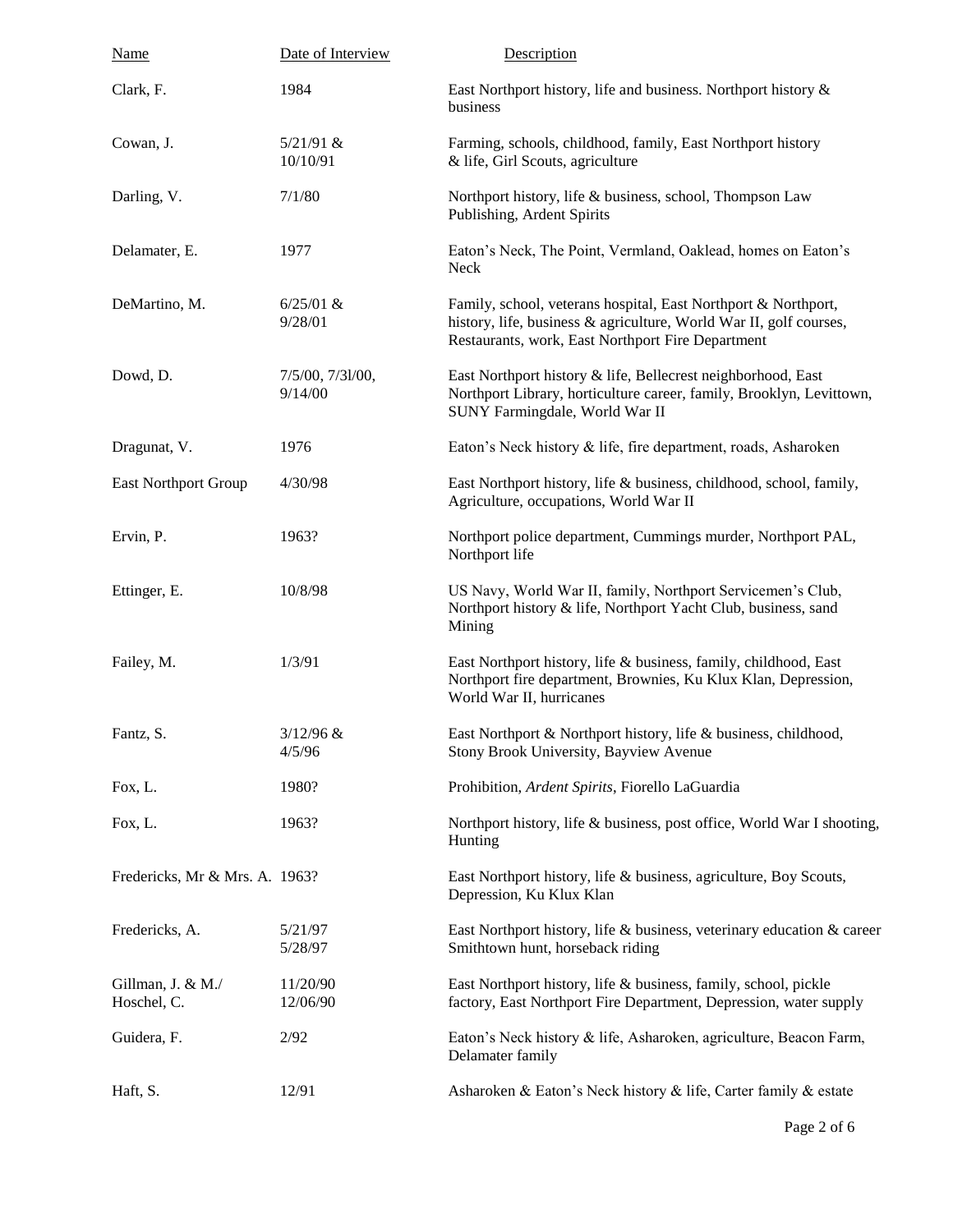| <b>Name</b>                     | Date of Interview                     | Description                                                                                                                                                                                                             |
|---------------------------------|---------------------------------------|-------------------------------------------------------------------------------------------------------------------------------------------------------------------------------------------------------------------------|
| Hahn, J.                        | 1963?                                 | Fort Salonga & East Northport history, life & business,<br>Hodgens Estate, veterans hospital, fox farm                                                                                                                  |
| Hanlon, J.                      | 9/27/06, 6/26/07,<br>11/30/07         | Northport, Crab Meadow, Fort Salonga history & life,<br>farming, Lewis, Burt, Healy, Sammis families, World War II,<br>Northport Fire Department, sand mining, family, schools, polo                                    |
| Harned, H.                      | 3/11/99                               | Northport history, life & business, Harned Saw Mill, Harned<br>Northport photographs, sand mining, World War II, Lilly Estate,<br><b>Union Opera House</b>                                                              |
| Hawkins, Mrs. C.                | 7/26/63                               | Centerport & Northport history & life, Scudder Estate, Northport<br>Harbor                                                                                                                                              |
| Hazelton, E.                    | $5/29/04$ &<br>5/30/04                | Northport history, life & business, yacht clubs, Bayview Avenue,<br>Depression, World War II, Prohibition, Northport Harbor,<br>Henry Richardson, Bluff Point Road, Richard Steers sand mining,<br>Power plant, boating |
| Hehir, E.                       | $10/1/03$ ,<br>$10/29/03$ &<br>3/1/04 | East Northport & Northport history, life & business, family, St.<br>Philip Neri school, World War II, police career, churches,<br>East Northport Fire Department, school, sports                                        |
| Huntley, H.                     | 1976                                  | Northport history & life, Northport Harbor                                                                                                                                                                              |
| Ingerman, H.                    | 2/12/96, 3/6/96<br>3/26/96            | Northport history, life & business, shellfish, gathering, childhood,<br>school, sports, prohibition, family, Depression                                                                                                 |
| Ingersoll, R.                   | 9/11/98, 9/12/98 &<br>9/18/98         | Family history, childhood, NYC police (LaGuardia administration)<br>Asharoken, Duck Island, work, Eaton's Neck Lighthouse, sand<br>mining, Ku Klux Klan, storms, LILCO                                                  |
| Ingraham, B. & R.               | 3/4/99, 5/28/99                       | Family, school district, home, sand mining, Henry Ingraham Nature<br>Preserve, Crab Meadow, Fort Salonga                                                                                                                |
| Johnson, E.                     | 7/6/99                                | Johnson's Farm, childhood, family, agriculture, South Huntington,<br>Commack                                                                                                                                            |
| Jones, L.                       | 1963?                                 | Jones Drug Store, Thompson Law Publishing, Northport ferry,<br>Northport business, life & history                                                                                                                       |
| Kahl, F.                        | 11/13/98                              | Family, World War II, East Northport business, life & history,<br>Northport life, Mars Cup Company, Union Opera House                                                                                                   |
| Karp, M.                        | 11/22/96                              | Karp's Hardware Store, childhood, schools, Northport & East<br>Northport history, life & business                                                                                                                       |
| Kaufman, A./St. Peters, I. 1978 |                                       | Northport teachers & schools                                                                                                                                                                                            |
| Kennedy, L.                     | $6/12/02 \&$<br>8/21/02               | Northport childhood & history, East Northport history & fire<br>department, veterans hospital, family, schooling                                                                                                        |
| Kerouac, J.                     | 4/14/64<br>8/13/64                    | Painting, writing, family, Beat Generation, travels, religion,<br>Northport, The Town and the City manuscript, Allen Ginsberg                                                                                           |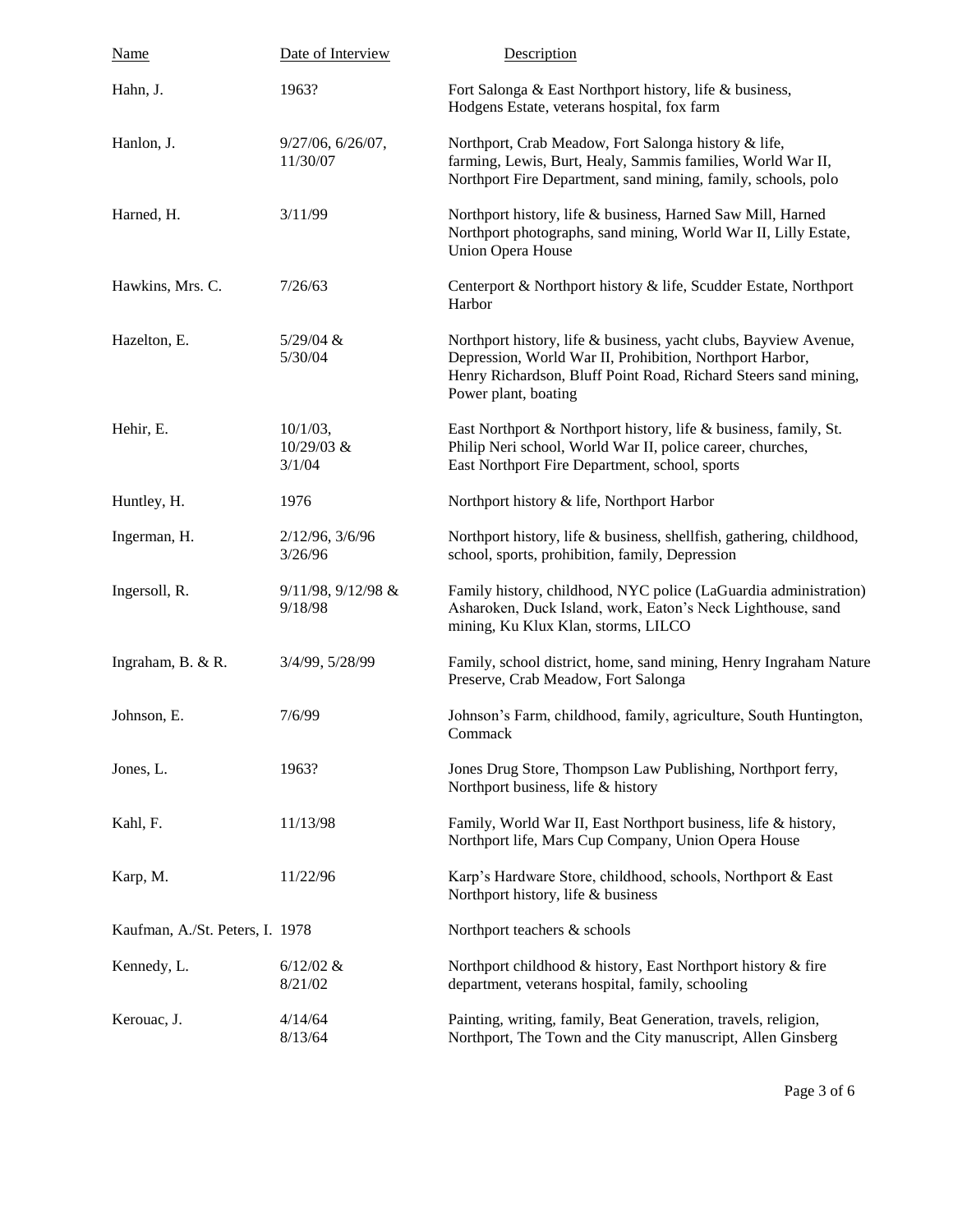| <b>Name</b>              | Date of Interview    | Description                                                                                                                                                                                                       |
|--------------------------|----------------------|-------------------------------------------------------------------------------------------------------------------------------------------------------------------------------------------------------------------|
| Ketcham, H.              | 1963?                | Agriculture, school, Long Island Railroad, East Northport<br>Life and history, hunting                                                                                                                            |
| Ketcham, R.              | 1975?                | Crab Meadow Beach, roads                                                                                                                                                                                          |
| Ketcham, W.              | 3/7/97               | Northport history, life & business, family, World War II,<br>Baseball, sand mining                                                                                                                                |
| Knickerbocker, P.        | 8/30/99              | Northport civic, land uses issues, Northport historic preservation,<br>Northport Harbor                                                                                                                           |
| Krueger, R.              | 9/5/02               | Northport-East Northport schools, music, Northport Community<br>Band                                                                                                                                              |
| Lang, B.                 | 9/22/99              | Fort Salonga history & life, Brown family, Fresh Pond, brickworks,<br>Indian Hills Golf Club                                                                                                                      |
| Lewis, L.                | 1963?                | Northport history, life & business, childhood, family, dairy farming,<br>Polo                                                                                                                                     |
| Lewis, M. & S./Clark, F. | 8/10/78              | East Northport & Northport history, life & business                                                                                                                                                               |
| Lewis, M./Suydam, D.     | 6/8/78               | Crab Meadow, family, Northport history & life, Huntington &<br>Cold Spring Harbor history & life                                                                                                                  |
| Lynch, $R. & H.$         | 5/28/91              | Silberstein Farm, agriculture, LILCO, East Northport history &<br>Life, polo & roller skating arena                                                                                                               |
| Markell, M.              | 11/77                | Eaton's Neck history & life                                                                                                                                                                                       |
| Marshall, R.             | 6/25/96              | Ingerman's Department Store, Northport history, life & business,<br>Family, Northport Jewish community                                                                                                            |
| Martin, V.               | 1975?                | Northport history & life, employment, trolley                                                                                                                                                                     |
| Maticka, M.              | 2/92                 | Eaton's Neck history & life, Rosalie Jones, Valley Grove, Changing<br>Tides newsletter                                                                                                                            |
| Morrell, H.              | 1963?                | Northport & Centerport history & life, Northport Harbor                                                                                                                                                           |
| Mott, C.                 | 1963?                | Northport history & life, banks, East Northport business, Northport<br>Village incorporation                                                                                                                      |
| Mott, E./Seymour, C.M    | 1976?                | Northport history, life & business, school                                                                                                                                                                        |
| Newton, J.               | 11/14/97             | Northport history, life & schools, Cow Harbor Day, The Place,<br>Ecumenical Lay Council, Northport Historical Society, Northport<br>Zoning, horse drawn trolley, Asharoken life, LILCO, Asharoken<br>Beach access |
| Newton, L.               | 11/24/97 &<br>1/8/98 | Centerport, Huntington, Northport history, life & business, Camp<br>Alvernia, carnival business                                                                                                                   |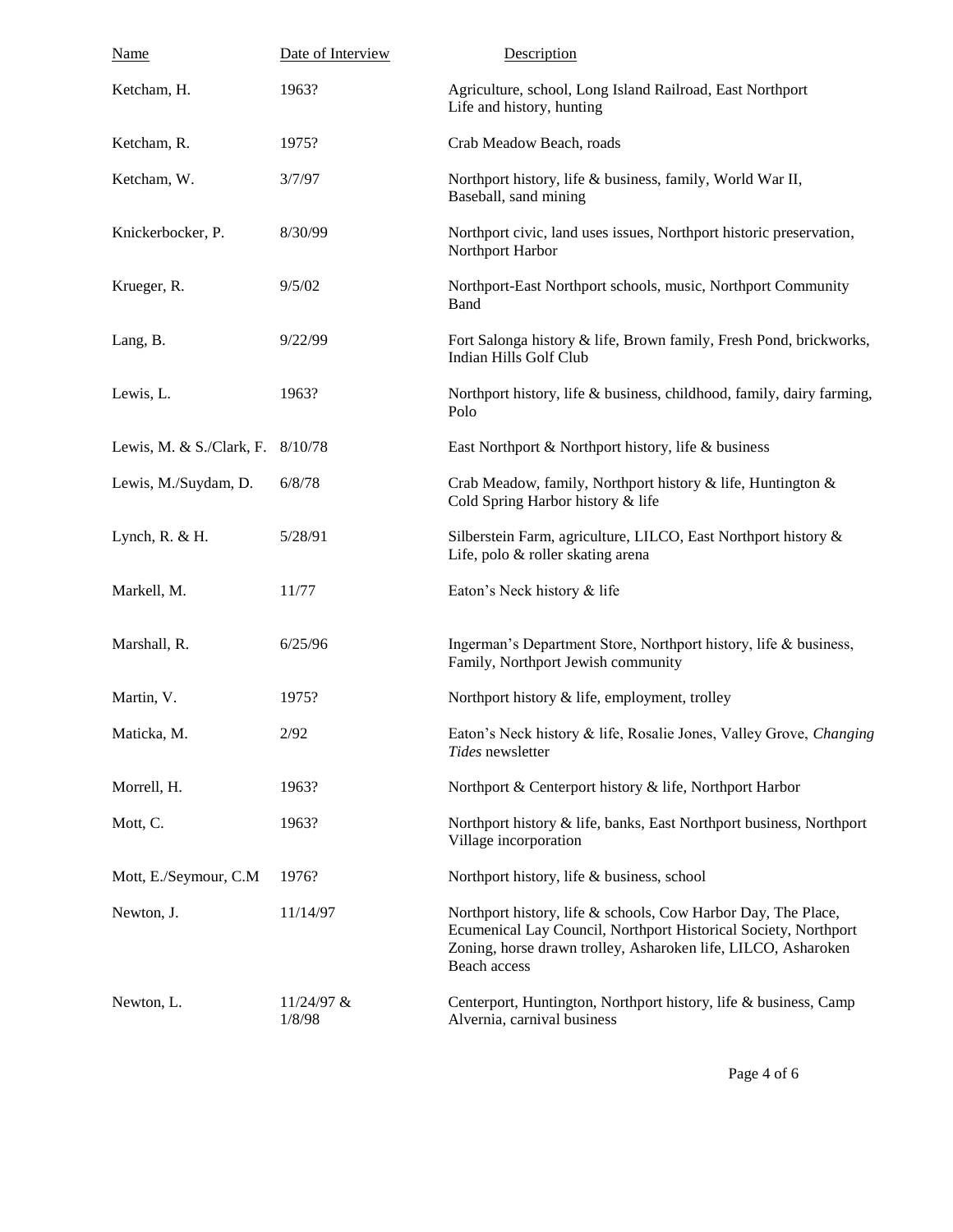| <b>Name</b>                       | Date of Interview                                    | Description                                                                                                                                                                                                                                                                            |
|-----------------------------------|------------------------------------------------------|----------------------------------------------------------------------------------------------------------------------------------------------------------------------------------------------------------------------------------------------------------------------------------------|
| Olmstead, E.                      | 8/23/85 & 3/7/86                                     | Leila Roosevelt world trip, Northport life, Bayview Avenue home                                                                                                                                                                                                                        |
| Ottenwalder, A.                   | 19080?                                               | Prohibition, Ardent Spirits                                                                                                                                                                                                                                                            |
| Partridge, Mr. & Mrs. C. 1963     |                                                      | Northport history, blizzard of 1888                                                                                                                                                                                                                                                    |
| Patiky, J.                        | 1975?                                                | East Northport & Northport history & life, school, auctions,<br>Rube Goldberg                                                                                                                                                                                                          |
| Pidgeon, E.                       | 1963?                                                | Northport history, life & business, childhood, oystering,<br>Thompson Law Publishing, blizzard of 1888                                                                                                                                                                                 |
| Porterfireld, S.                  | 1964                                                 | Northport Library, Northport history                                                                                                                                                                                                                                                   |
| Posey, M.                         | 11/13/98 &<br>12/4/98                                | East Northport history & life, childhood, schools, taxi business,<br>volunteer activities, Elsa Posey dance career                                                                                                                                                                     |
| Quackenbush, S.                   | 1963?                                                | Northport history, life & business, school, shipwrecks, railroad,<br>Thompson Law Publishing                                                                                                                                                                                           |
| Randazzo, T.                      | 7/21/98, 11/6/98 &<br>1/28/99                        | Northport & East Northport history, life & business, family,<br>Childhood & World War II in Italy, plastic factory                                                                                                                                                                     |
| Reilly, C.                        | 12/1/98                                              | World War II, veterans hospital, East Northport & Northport history,<br>life & business                                                                                                                                                                                                |
| Richmond, C.                      | 1977?                                                | Fort Salonga & Northport history, life & business, Breeze Hill Stock<br>Farm, Locust Grove, Thompson Law Publishing                                                                                                                                                                    |
| Robbins, D. & A.                  | 1976?                                                | Northport history, life & business, childhood, Jones Drug Store, polo,<br>sand mining                                                                                                                                                                                                  |
| Robbins, D./Gorman, T.            | 12/4/98, 12/14/98,<br>12/18/98, 1/11/99 &<br>1/18/99 | Northport history, life & business, family, childhood, funeral home,<br>refuse disposal, Ku Klux Klan, Centerport health, religious life,<br>Bayview Avenue, Main Street, Depression, beaches, brickworks,<br>Prohibition, recreation, sand mining, Eaton's Neck, Fort Salonga<br>Road |
| Robbins, L.                       | 1963?                                                | Northport history, life & business, school, childhood, stagecoach,<br>Northport Harbor                                                                                                                                                                                                 |
| Roberg, M.                        | 7/12/96                                              | Fort Salonga history & life, family, Indian Hills                                                                                                                                                                                                                                      |
| Robinson, A.<br>(NOT TRANSCRIBED) | 4/82                                                 | Eaton's Neck & Asharoken history & life, Delamater family,<br>Bevin House, Beacon Farm, Delamater Ironworks, John Erickson                                                                                                                                                             |
| Rocco, W.                         | $11/7/00 \&$<br>12/12/00                             | East Northport history, life & business, agriculture, family,<br>East Northport Fire Department, World War II                                                                                                                                                                          |
| Saltz, H.                         | 5/28/96                                              | Northport, history, life & business, childhood, Jewish community,<br>medical education & practice                                                                                                                                                                                      |
| Shotwell, W.                      | 1/22/99                                              | Northport history, sand mining, Northport power plant                                                                                                                                                                                                                                  |

Page 5 of 6